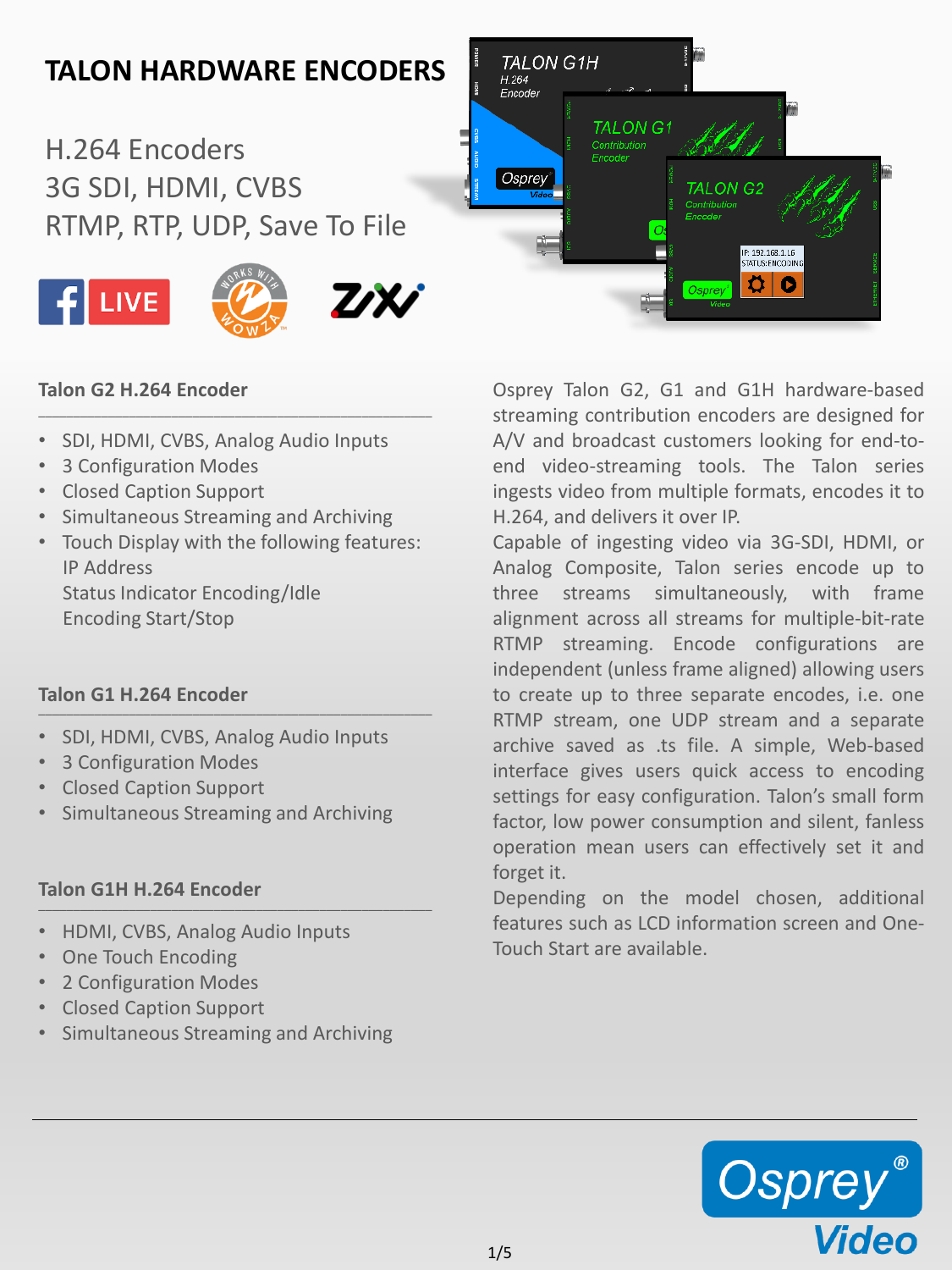## **Osprey® Talon G2 H.264 Encoder**

Model: 96-02012-01 Osprey Talon G2 Encoder



#### **Description** \_\_\_\_\_\_\_\_\_\_\_\_\_\_\_\_\_\_\_\_\_\_\_\_\_\_\_\_\_\_\_\_\_\_\_\_\_\_\_\_\_\_\_\_\_\_\_\_\_\_\_\_\_\_\_\_\_

3 Channel Hardware Based Encoder with LCD Touch Display for easy functionality

#### **Video Input** \_\_\_\_\_\_\_\_\_\_\_\_\_\_\_\_\_\_\_\_\_\_\_\_\_\_\_\_\_\_\_\_\_\_\_\_\_\_\_\_\_\_\_\_\_\_\_\_\_\_\_\_\_\_\_\_\_

- 3G SMPTE 424M
- HD SMPTE 292M
- SD SMPTE 259M
- HDMI 1080P/60
- Composite (CVBS)

#### **Video Connector** \_\_\_\_\_\_\_\_\_\_\_\_\_\_\_\_\_\_\_\_\_\_\_\_\_\_\_\_\_\_\_\_\_\_\_\_\_\_\_\_\_\_\_\_\_\_\_\_\_\_\_\_\_\_\_\_\_

- Composite (RCA x 1)
- SDI (BNC x 1)
- HDMI

#### **Audio Input** \_\_\_\_\_\_\_\_\_\_\_\_\_\_\_\_\_\_\_\_\_\_\_\_\_\_\_\_\_\_\_\_\_\_\_\_\_\_\_\_\_\_\_\_\_\_\_\_\_\_\_\_\_\_\_\_\_

- Unbalanced stereo
- Embedded SDI (1 stereo pair)
- Embedded HDMI (1 stereo pair)

#### **Audio Connector** \_\_\_\_\_\_\_\_\_\_\_\_\_\_\_\_\_\_\_\_\_\_\_\_\_\_\_\_\_\_\_\_\_\_\_\_\_\_\_\_\_\_\_\_\_\_\_\_\_\_\_\_\_\_\_\_\_

• Unbalanced stereo (3.5mm x 1)

#### **In the Box**  $\mathcal{L}_\mathcal{L}$  , and the set of the set of the set of the set of the set of the set of the set of the set of the set of the set of the set of the set of the set of the set of the set of the set of the set of the set of th

- Talon G2 Encoder
- International Power Supply
- Mounting Brackets

#### **Video Modes** \_\_\_\_\_\_\_\_\_\_\_\_\_\_\_\_\_\_\_\_\_\_\_\_\_\_\_\_\_\_\_\_\_\_\_\_\_\_\_\_\_\_\_\_\_\_\_\_\_\_\_\_\_\_\_\_\_

- 1080p 23.98, 24, 25, 29.97, 30, 50, 59.95, 60
- 1080i 50, 59.94, 60
- 720p 23.98, 24, 25, 29.97, 50, 59.94, 60
- 720 x 480 29.97, 30/i (NTSC)
- 720 x 576 25/i (PAL)
- 720 x 576 25, 50/p

#### **Encoding**  $\blacksquare$

- Video Encoding: H.264 RTMP, RTP, MPEG-2 TS UDP, .TS File
- Audio Encoding: AAC-LC & AAC-HE (32 to 320 kbps)

#### **Closed Caption:** \_\_\_\_\_\_\_\_\_\_\_\_\_\_\_\_\_\_\_\_\_\_\_\_\_\_\_\_\_\_\_\_\_\_\_\_\_\_\_\_\_\_\_\_\_\_\_\_\_\_\_\_\_\_\_\_\_

• Closed Captioning (EIA-608 & EIA-708) Type 1 ATSC Picture User Data is automatically embedded in the H.264 SEI per SCTE 128-1 standard\*

#### **LED indicators** \_\_\_\_\_\_\_\_\_\_\_\_\_\_\_\_\_\_\_\_\_\_\_\_\_\_\_\_\_\_\_\_\_\_\_\_\_\_\_\_\_\_\_\_\_\_\_\_\_\_\_\_\_\_\_\_\_

• Power, Encoding, Signal Lock for SDI, HDMI, Composite

\*Server and player must support closed caption data in order for the closed caption overlay to be available for display

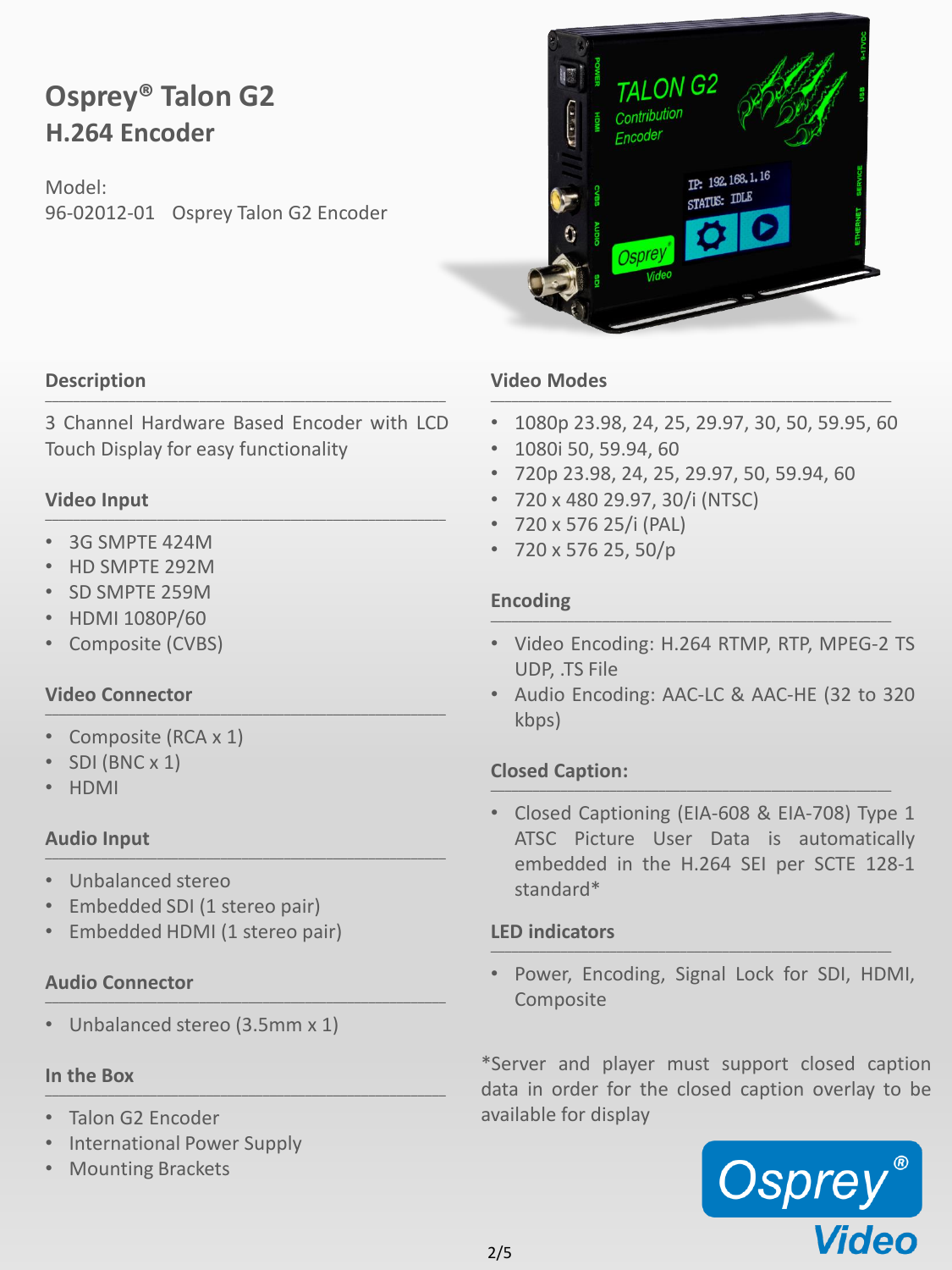## **Osprey® Talon G1H H.264 Encoder**

Model: 96-02011 Osprey Talon G1H Encoder

### **Technical Specifications**

#### **Description** \_\_\_\_\_\_\_\_\_\_\_\_\_\_\_\_\_\_\_\_\_\_\_\_\_\_\_\_\_\_\_\_\_\_\_\_\_\_\_\_\_\_\_\_\_\_\_\_\_\_\_\_\_\_\_\_\_

2 Channel Hardware Based Encoder

#### **Video Input** \_\_\_\_\_\_\_\_\_\_\_\_\_\_\_\_\_\_\_\_\_\_\_\_\_\_\_\_\_\_\_\_\_\_\_\_\_\_\_\_\_\_\_\_\_\_\_\_\_\_\_\_\_\_\_\_\_

- HDMI 1080P/60
- Composite (CVBS)

#### **Video Connector** \_\_\_\_\_\_\_\_\_\_\_\_\_\_\_\_\_\_\_\_\_\_\_\_\_\_\_\_\_\_\_\_\_\_\_\_\_\_\_\_\_\_\_\_\_\_\_\_\_\_\_\_\_\_\_\_\_

- HDMI
- Composite (RCA x 1)

#### **Audio Input** \_\_\_\_\_\_\_\_\_\_\_\_\_\_\_\_\_\_\_\_\_\_\_\_\_\_\_\_\_\_\_\_\_\_\_\_\_\_\_\_\_\_\_\_\_\_\_\_\_\_\_\_\_\_\_\_\_

- Unbalanced stereo
- Embedded HDMI (1 stereo pair)

#### **Audio Connector** \_\_\_\_\_\_\_\_\_\_\_\_\_\_\_\_\_\_\_\_\_\_\_\_\_\_\_\_\_\_\_\_\_\_\_\_\_\_\_\_\_\_\_\_\_\_\_\_\_\_\_\_\_\_\_\_\_

• Unbalanced stereo (3.5mm x 1)

#### **Hardware Controls** \_\_\_\_\_\_\_\_\_\_\_\_\_\_\_\_\_\_\_\_\_\_\_\_\_\_\_\_\_\_\_\_\_\_\_\_\_\_\_\_\_\_\_\_\_\_\_\_\_\_\_\_\_\_\_\_\_

- Power Switch
- Stream Start/Stop Button

#### **In the Box** \_\_\_\_\_\_\_\_\_\_\_\_\_\_\_\_\_\_\_\_\_\_\_\_\_\_\_\_\_\_\_\_\_\_\_\_\_\_\_\_\_\_\_\_\_\_\_\_\_\_\_\_\_\_\_\_\_

- Talon G1H Encoder
- International Power Supply
- Mounting Brackets



• 1080p 23.98, 24, 25, 29.97, 30, 50, 59.95, 60

TALON G1H

 $H.264$ Fncoder

Ospre.

- 1080i 50, 59.94, 60
- 720p 23.98, 24, 25, 29.97, 50, 59.94, 60
- 720 x 480 29.97, 30/i (NTSC)
- 720 x 576 25/i (PAL)
- 720 x 576 25, 50/p

#### **Encoding**  $\blacksquare$

- Video Encoding: H.264 RTMP, RTP, MPEG-2 TS UDP, .TS File
- Audio Encoding: AAC-LC & AAC-HE (32 to 320 kbps)

#### **Closed Caption:** \_\_\_\_\_\_\_\_\_\_\_\_\_\_\_\_\_\_\_\_\_\_\_\_\_\_\_\_\_\_\_\_\_\_\_\_\_\_\_\_\_\_\_\_\_\_\_\_\_\_\_\_\_\_\_\_\_

• Closed Captioning (EIA-608 & EIA-708) Type 1 ATSC Picture User Data is automatically embedded in the H.264 SEI per SCTE 128-1 standard\*

#### **LED indicators** \_\_\_\_\_\_\_\_\_\_\_\_\_\_\_\_\_\_\_\_\_\_\_\_\_\_\_\_\_\_\_\_\_\_\_\_\_\_\_\_\_\_\_\_\_\_\_\_\_\_\_\_\_\_\_\_\_

Power, Encoding, Signal Lock HDMI, Composite

\*Server and player must support closed caption data in order for the closed caption overlay to be available for display

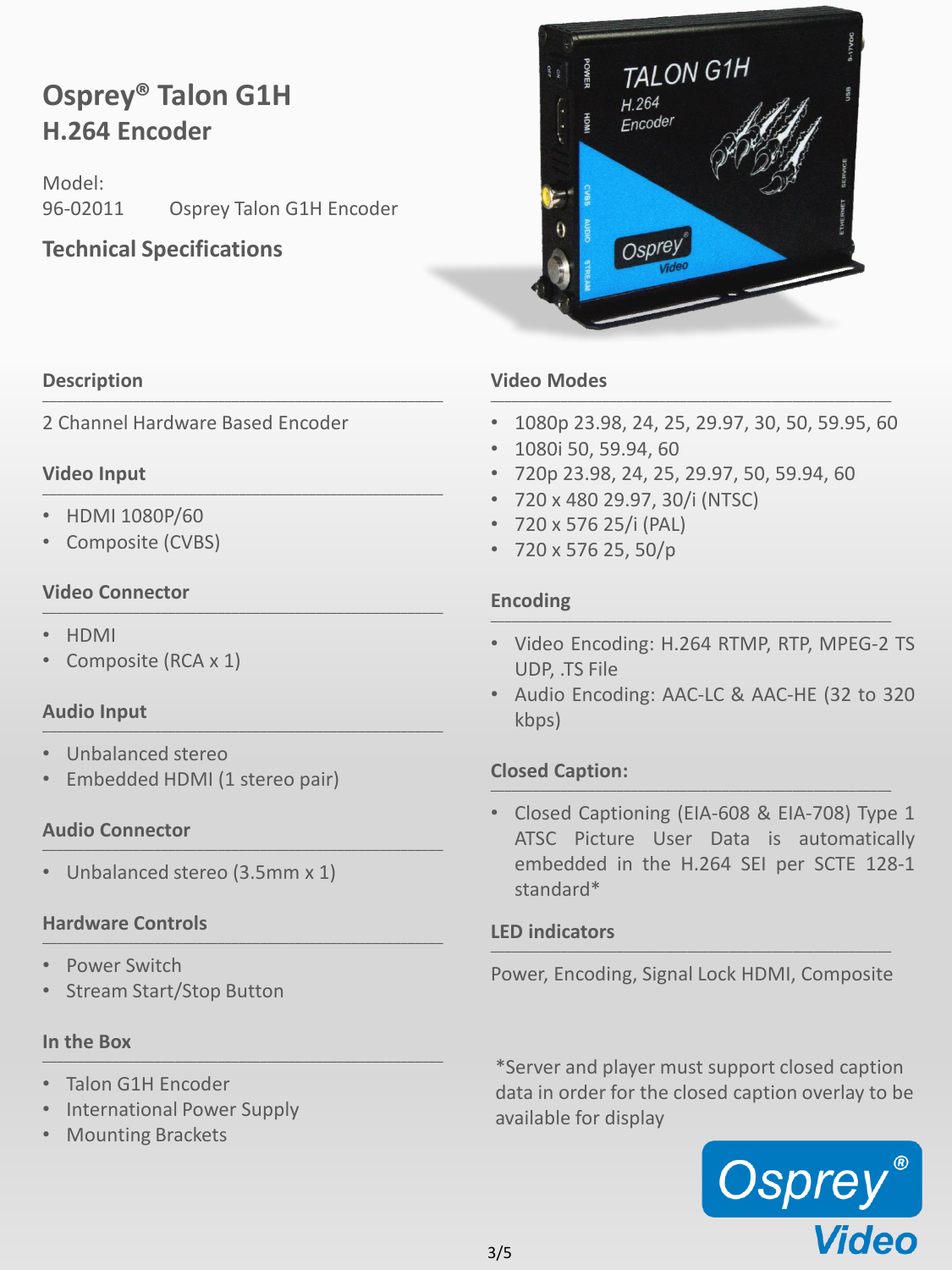## **Osprey® Talon G1 H.264 Encoder**

Model: 96-02010 Osprey Talon G1 Encoder

### **Technical Specifications**

#### **Description** \_\_\_\_\_\_\_\_\_\_\_\_\_\_\_\_\_\_\_\_\_\_\_\_\_\_\_\_\_\_\_\_\_\_\_\_\_\_\_\_\_\_\_\_\_\_\_\_\_\_\_\_\_\_\_\_\_

3 Channel Hardware Based Encoder

#### **Video Input** \_\_\_\_\_\_\_\_\_\_\_\_\_\_\_\_\_\_\_\_\_\_\_\_\_\_\_\_\_\_\_\_\_\_\_\_\_\_\_\_\_\_\_\_\_\_\_\_\_\_\_\_\_\_\_\_\_

- 3G SMPTE 424M
- HD SMPTE 292M
- SD SMPTE 259M
- HDMI 1080P/60
- Composite (CVBS)

#### **Video Connector** \_\_\_\_\_\_\_\_\_\_\_\_\_\_\_\_\_\_\_\_\_\_\_\_\_\_\_\_\_\_\_\_\_\_\_\_\_\_\_\_\_\_\_\_\_\_\_\_\_\_\_\_\_\_\_\_\_

- Composite (RCA x 1)
- SDI (BNC x 1)
- HDMI

#### **Audio Input** \_\_\_\_\_\_\_\_\_\_\_\_\_\_\_\_\_\_\_\_\_\_\_\_\_\_\_\_\_\_\_\_\_\_\_\_\_\_\_\_\_\_\_\_\_\_\_\_\_\_\_\_\_\_\_\_\_

- Unbalanced stereo
- Embedded SDI (1 stereo pair)
- Embedded HDMI (1 stereo pair)

#### **Audio Connector** \_\_\_\_\_\_\_\_\_\_\_\_\_\_\_\_\_\_\_\_\_\_\_\_\_\_\_\_\_\_\_\_\_\_\_\_\_\_\_\_\_\_\_\_\_\_\_\_\_\_\_\_\_\_\_\_\_

• Unbalanced stereo (3.5mm x 1)

#### **In the Box** \_\_\_\_\_\_\_\_\_\_\_\_\_\_\_\_\_\_\_\_\_\_\_\_\_\_\_\_\_\_\_\_\_\_\_\_\_\_\_\_\_\_\_\_\_\_\_\_\_\_\_\_\_\_\_\_\_

- Talon G1 Encoder
- International Power Supply
- Mounting Brackets



#### **Video Modes** \_\_\_\_\_\_\_\_\_\_\_\_\_\_\_\_\_\_\_\_\_\_\_\_\_\_\_\_\_\_\_\_\_\_\_\_\_\_\_\_\_\_\_\_\_\_\_\_\_\_\_\_\_\_\_\_\_

- 1080p 23.98, 24, 25, 29.97, 30, 50, 59.95, 60
- 1080i 50, 59.94, 60
- 720p 23.98, 24, 25, 29.97, 50, 59.94, 60
- 720 x 480 29.97, 30/i (NTSC)
- 720 x 576 25/i (PAL)
- 720 x 576 25, 50/p

#### **Encoding**  $\blacksquare$

- Video Encoding: H.264 RTMP, RTP, MPEG-2 TS UDP, .TS File
- Audio Encoding: AAC-LC & AAC-HE (32 to 320 kbps)

#### **Closed Caption:** \_\_\_\_\_\_\_\_\_\_\_\_\_\_\_\_\_\_\_\_\_\_\_\_\_\_\_\_\_\_\_\_\_\_\_\_\_\_\_\_\_\_\_\_\_\_\_\_\_\_\_\_\_\_\_\_\_

• Closed Captioning (EIA-608 & EIA-708) Type 1 ATSC Picture User Data is automatically embedded in the H.264 SEI per SCTE 128-1 standard\*

#### **LED indicators** \_\_\_\_\_\_\_\_\_\_\_\_\_\_\_\_\_\_\_\_\_\_\_\_\_\_\_\_\_\_\_\_\_\_\_\_\_\_\_\_\_\_\_\_\_\_\_\_\_\_\_\_\_\_\_\_\_

Power, Encoding, Signal Lock for SDI, HDMI, Composite

\*Server and player must support closed caption data in order for the closed caption overlay to be available for display